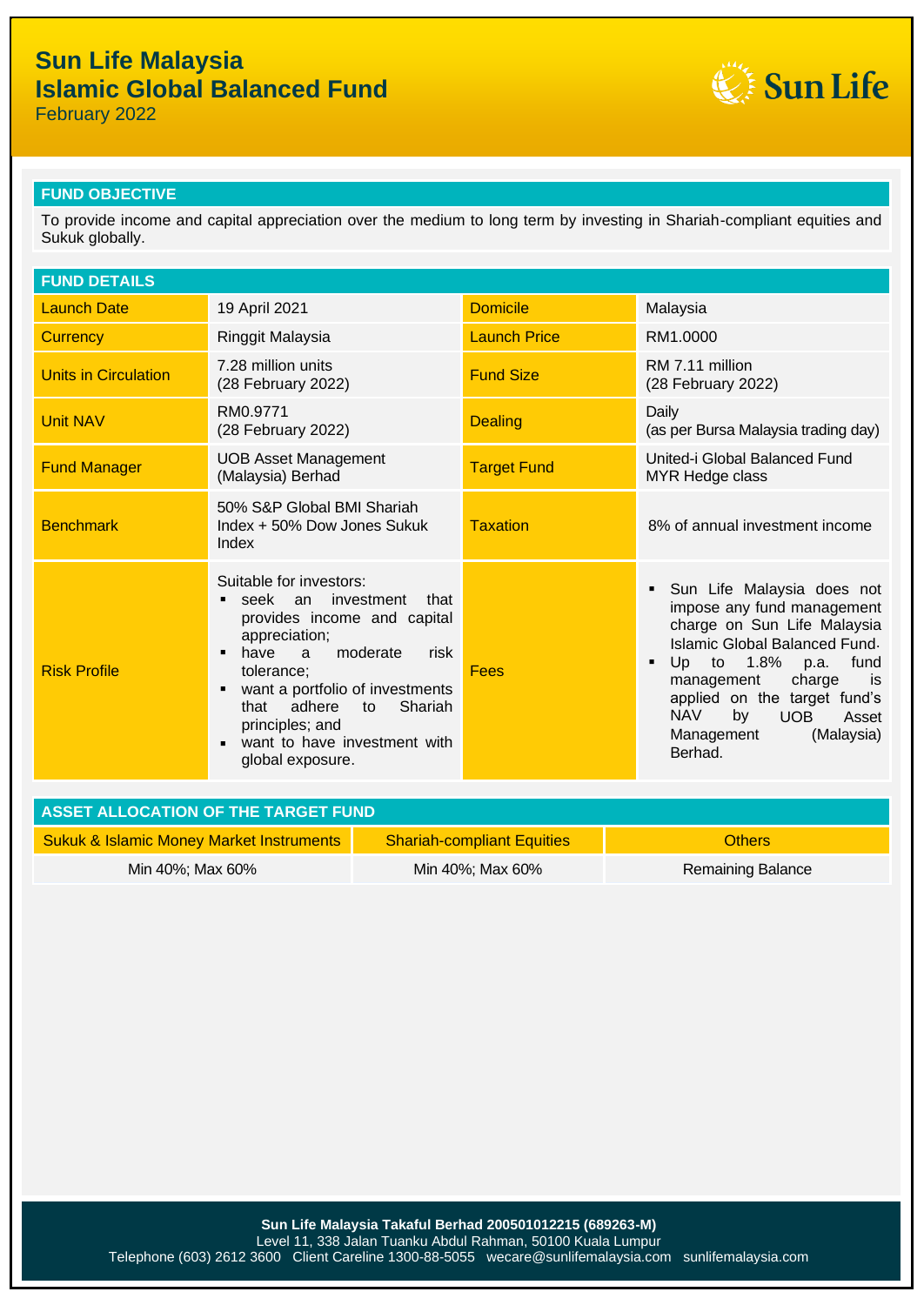

February 2022

| SECTOR ALLOCATION OF THE TARGET<br><b>FUND (EQUITIES)</b> |        | TOP HOLDINGS OF THE TARGET FUND (SUKUK)         |        |               |
|-----------------------------------------------------------|--------|-------------------------------------------------|--------|---------------|
| <b>Technology</b>                                         | 16.53% | <b>Bonds Issuer</b>                             | Coupon | Ma            |
| <b>Consumer Products</b>                                  | 9.18%  | GII MURABAHAH 2/2020                            | 3.465  | 1             |
| <b>Health Care</b>                                        | 8.22%  | <b>KSA SUKUK LTD</b>                            | 2.969  | 1             |
| <b>Industrial Products</b>                                | 5.64%  | <b>SAUDI ELEC GLB</b>                           | 4.723  | C             |
| Telecommunication<br><b>Services</b>                      | 3.27%  | <b>KSA SUKUK LTD MTN</b>                        | 4.303  | $\mathcal{L}$ |
| <b>Materials</b>                                          | 2.65%  | PERUSAHAAN PENERBIT SBSN<br><b>MTN</b>          | 4.150  | C             |
| Energy                                                    | 1.47%  | <b>TOP HOLDINGS OF THE TARGET FUND (EQUITIE</b> |        |               |
| <b>Real Estate</b>                                        | 0.96%  | <b>MICROSOFT ORD</b>                            |        |               |
| <b>Financials</b>                                         | 0.63%  | <b>AMAZON COM ORD</b>                           |        |               |
| <b>Utilities</b>                                          | 0.16%  | <b>ALPHABET CL A ORD</b>                        |        |               |
| <b>Total</b>                                              | 48.71% | <b>APPLE ORD</b>                                |        |               |
|                                                           |        |                                                 |        |               |

| <b>TOP HOLDINGS OF THE TARGET FUND (SUKUK)</b> |  |
|------------------------------------------------|--|
|                                                |  |

| <b>Technology</b>                           | 16.53% | <b>Bonds Issuer</b>                        | Coupon | <b>Maturity Date</b> | $\%$  |
|---------------------------------------------|--------|--------------------------------------------|--------|----------------------|-------|
| <b>Consumer Products</b>                    | 9.18%  | GII MURABAHAH 2/2020                       | 3.465  | 15/10/30             | 1.47  |
| <b>Health Care</b>                          | 8.22%  | <b>KSA SUKUK LTD</b>                       | 2.969  | 10/29/29             | 1.27  |
| <b>Industrial Products</b>                  | 5.64%  | <b>SAUDI ELEC GLB</b>                      | 4.723  | 09/27/28             | 1.06  |
| <b>Telecommunication</b><br><b>Services</b> | 3.27%  | <b>KSA SUKUK LTD MTN</b>                   | 4.303  | 01/19/29             | 1.02  |
| <b>Materials</b>                            | 2.65%  | PERUSAHAAN PENERBIT SBSN<br><b>MTN</b>     | 4.150  | 03/29/27             | 1.00  |
| Energy                                      | 1.47%  | TOP HOLDINGS OF THE TARGET FUND (EQUITIES) |        |                      |       |
| <b>Real Estate</b>                          | 0.96%  | <b>MICROSOFT ORD</b>                       |        |                      | 2.81% |
| <b>Financials</b>                           | 0.63%  | <b>AMAZON COM ORD</b>                      |        |                      | 2.26% |
| <b>Utilities</b>                            | 0.16%  | <b>ALPHABET CL A ORD</b>                   |        |                      | 2.12% |
| Total                                       | 48.71% | <b>APPLE ORD</b>                           |        |                      | 2.09% |
|                                             |        | <b>NESTLE N ORD</b>                        |        |                      | 0.84% |

#### **SECTOR ALLOCATION OF THE TARGET FUND (SUKUK)**

| <b>Infrastructures &amp; Utilities</b> | 18.35% |
|----------------------------------------|--------|
| Government                             | 9.29%  |
| <b>Financials</b>                      | 5.77%  |
| Telecommunication                      | 1.73%  |
| <b>Transportation &amp; Logistics</b>  | 1.51%  |
| <b>Property &amp; Real Estate</b>      | 1.48%  |
| Energy                                 | 0.60%  |
| <b>Basic Materials</b>                 | 0.16%  |
| Total                                  | 38.89% |

| <b>PORTFOLIO ALLOCATION</b> |         |  |  |  |
|-----------------------------|---------|--|--|--|
| <b>Equity</b>               | 48.71%  |  |  |  |
| <b>Bonds</b>                | 38.89%  |  |  |  |
| Cash                        | 12.40%  |  |  |  |
| Total                       | 100.00% |  |  |  |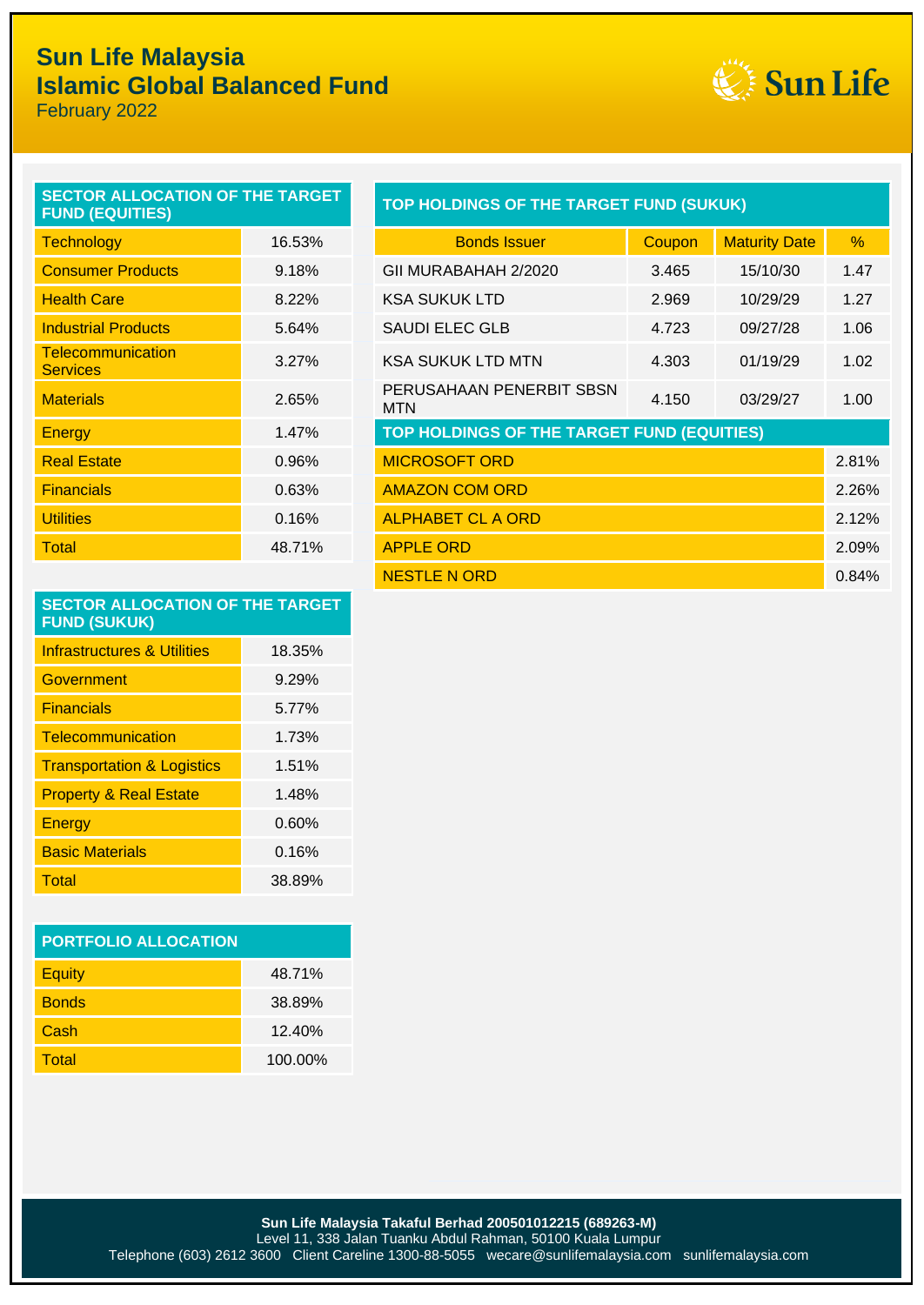**Sun Life** 

February 2022

#### **PERFORMANCE RECORD**

This fund feeds into United-i Global Balanced Fund MYR Hedge class ("target fund") with the objective to provide income and capital appreciation over the medium to long term by investing in Shariah-compliant equities and Sukuk globally.

Table below shows the investment returns of Sun Life Malaysia Islamic Global Balanced Fund versus its benchmark as at 28 February 2022:

| $\frac{9}{6}$     | <b>YTD</b> | 1 <sub>M</sub> | 3M      | 6M      | 1-Years | 3-Years | <b>Since</b><br><b>Inception</b> |
|-------------------|------------|----------------|---------|---------|---------|---------|----------------------------------|
| Fund <sup>*</sup> | $-5.53$    | $-1.41$        | $-3.64$ | $-3.89$ | N/A     | N/A     | $-2.29$                          |
| <b>Benchmark</b>  | $-6.75$    | $-2.07$        | $-5.11$ | $-5.64$ | N/A     | N/A     | 1.56                             |

*\* Calculation of past performance is based on NAV-to-NAV*

**Notice: Past performance of the fund is not an indication of its future performance which may differ. The fund performance is not guaranteed.**

#### **FUND MANAGER'S COMMENTS**

#### **Equity**

Global equities declined over the month. Volatility remained elevated amid rising geopolitical tensions, accelerating inflation, and tighter monetary policy, offset by generally improving COVID-19 trends. Russia invaded Ukraine, initiating attacks on multiple cities, including the capital, Kyiv, in a move Russian President Vladimir Putin labeled a "special military operation", aiming for the "demilitarization and denazification" of Ukraine. In response, US and NATO allies imposed severe economic sanctions on Russia, largely cutting off the Russian economy from global financial markets and limiting the ability of the Russian central bank to take counteractive measures. The immediate effects were significant, as the value of the Russian ruble tumbled. The central bank responded by raising its benchmark interest rate to 20% and shutting the stock market, while globally listed shares of Russian companies plummeted. Prices for natural gas and select grains and metals surged, and Brent crude oil prices topped US\$100 per barrel amid expectations that sanctions would cripple energy exports and restrict the supplies of key commodities. These dynamics drove inflation expectations even higher, further complicating the efforts by global central banks to counteract surging inflation. COVID-19 cases dropped across most regions. Hong Kong was a notable exception, as a spike in cases prompted new restrictions, including school closures. The S&P Global BMI Shariah returned -3.0% over the period. Within the index, eight out of 11 sectors declined for the month. Communication services and consumer discretionary were the bottom performing sectors, while utilities and energy were the top performing sectors for the period.

#### **Sukuk**

10-year yield for US Treasury continue rose to 1.83% in February 2022 despite the fact that US inflation maintained at 7.5%. Fixed income and sukuk market continue to be pressured by interest rate hike due to inflation. Global issuance of sukuk is expected to increase despite challenges coming from on Accounting and Auditing Organization for Islamic Financial Institutions (AAOIFI) standard implementation, sentiment of rising interest rate, COVID-19 disruptions and higher oil might affect the supply of global sukuk in 1H2022. Malaysia's inflation moderately increased to 2.2% surpassed the expected inflation at 1.9% due to rebound in domestic demand by spending more and the economy grow by 6% in 2022. Thus, interest rate is expected to rise on 2H2022.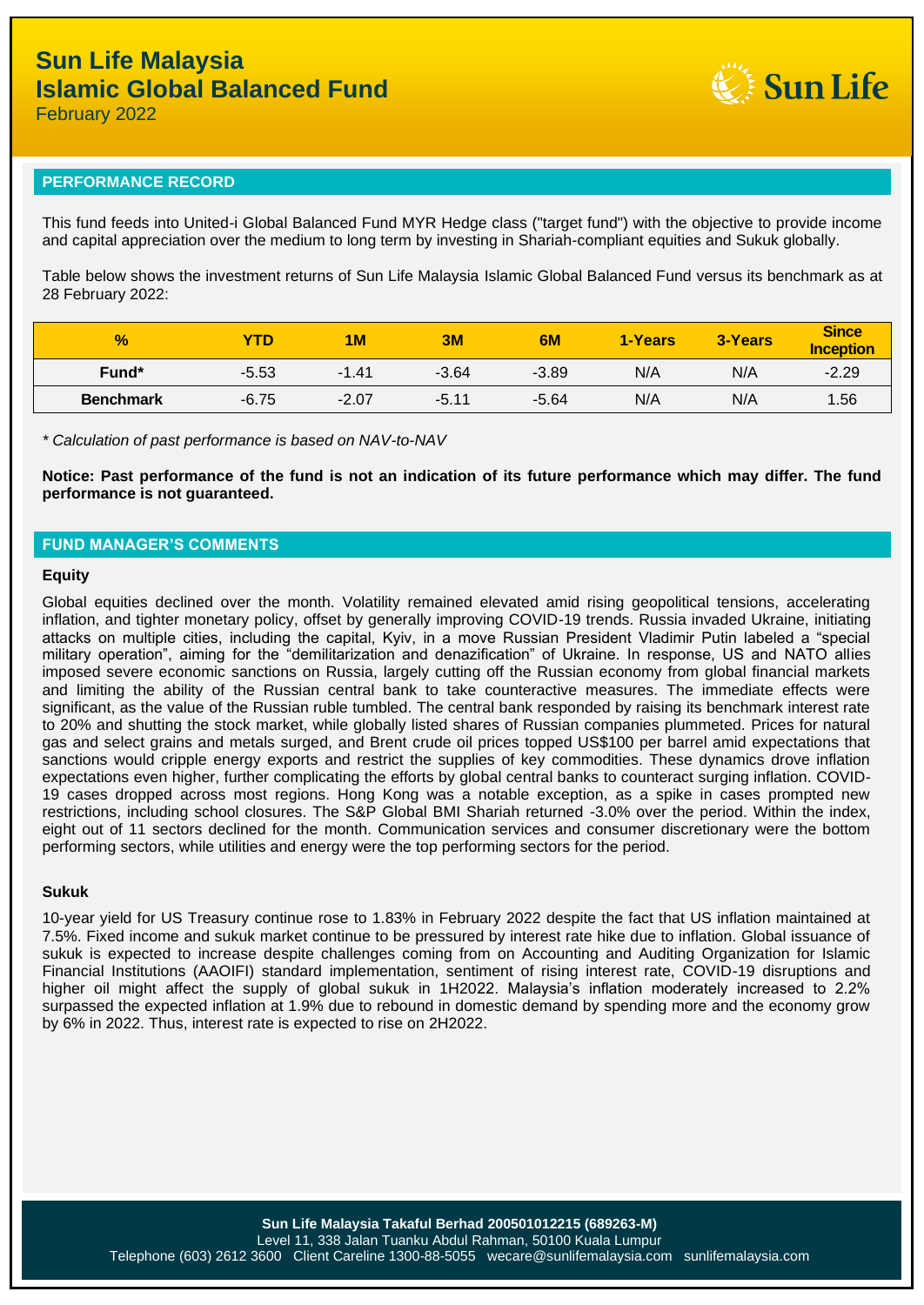

February 2022

|    | ш | z   |
|----|---|-----|
| ъÆ |   | . . |
|    |   |     |

All investment carries some form of risks. The potential key risks include but are not limited to the following:

| <b>General market</b><br><b>environment Risk</b>                                     | Market risk refers to the possibility that an investment will lose value because of a general decline<br>in financial markets, due to economic, political and/or other factors, which will result in a decline in<br>the target fund's NAV.                                                                                                                                                                                                                                                                                                                                                                                                                                                                                                                                                                                                                                                                                                                                                                                                                                                                                  |
|--------------------------------------------------------------------------------------|------------------------------------------------------------------------------------------------------------------------------------------------------------------------------------------------------------------------------------------------------------------------------------------------------------------------------------------------------------------------------------------------------------------------------------------------------------------------------------------------------------------------------------------------------------------------------------------------------------------------------------------------------------------------------------------------------------------------------------------------------------------------------------------------------------------------------------------------------------------------------------------------------------------------------------------------------------------------------------------------------------------------------------------------------------------------------------------------------------------------------|
| <b>Inflation Risk</b>                                                                | This is the risk that your investment in the target fund may not grow or generate income at a rate<br>that keeps pace with inflation. This would reduce your purchasing power even though the value of<br>the investment in monetary terms has increased.                                                                                                                                                                                                                                                                                                                                                                                                                                                                                                                                                                                                                                                                                                                                                                                                                                                                    |
| <b>Manager's Risk</b>                                                                | This risk refers to the day-to-day management of the target fund by UOBAM which will impact the<br>performance of the target fund, e.g. investment decisions undertaken by UOBAM as a result of an<br>incorrect view of the market or any non-compliance with internal policies, investment mandate, the<br>deed, relevant law or guidelines due to factors such as human error or weakness in operational<br>process and systems may adversely affect the performance of the target fund.                                                                                                                                                                                                                                                                                                                                                                                                                                                                                                                                                                                                                                   |
| <b>Reclassification of</b><br><b>Shariah non-</b><br>compliant status<br><b>Risk</b> | This risk refers to the risk that the currently held Shariah-compliant securities in the target fund<br>may be reclassified as Shariah non-compliant in the periodic review of the securities by the<br>Shariah Advisory Council of the Securities Commission Malaysia (SACSC), the Shariah adviser or<br>the Shariah boards of the relevant Islamic indices. There may be opportunity loss to the target<br>fund due to the target fund not being allowed to retain the excess gains derived from the disposal<br>of the Shariah non-compliant securities. In the event the Shariah non-compliant securities are<br>disposed at a price lower than the investment cost, it may adversely affect the value of the target<br>fund. Thus, it may cause the NAV of the target fund to fall.                                                                                                                                                                                                                                                                                                                                     |
| <b>Credit and Default</b><br><b>Risk</b>                                             | Credit risk relates to the creditworthiness of the issuers of Sukuk, Islamic money market<br>instruments and/or financial institutions where the Islamic deposits are placed and their expected<br>ability to make timely payment of profit and/or principal. Any adverse situations faced by the issuer<br>of the Sukuk, Islamic money market instruments and /or financial institutions where the Islamic<br>deposits are placed may impact the value as well as liquidity of the Sukuk, Islamic money market<br>instruments and/or Islamic deposits. In the case of rated Sukuk, Islamic money market<br>instruments and financial institutions, this may lead to a credit downgrade.<br>Default risk relates to the risk that an issuer of a Sukuk, Islamic money market instrument or a<br>financial institution where the Islamic deposits are placed either defaulting on payments or failing<br>to make payments in a timely manner which will in turn adversely affect the value of the Sukuk,<br>Islamic money market instruments and Islamic deposits. This could adversely affect the NAV of<br>the target fund. |
| <b>Interest Rate Risk</b>                                                            | Interest rate risk refers to the impact of interest rate changes on the valuation of Sukuk and/or<br>Islamic money market instruments. When interest rates rise, Sukuk and/or Islamic money market<br>instruments prices generally decline and this may lower the market value of the target fund's<br>investment in Sukuk and/or Islamic money market instruments. The reverse may apply when<br>interest rates fall. Meanwhile, Sukuk and/or Islamic money market instruments with longer<br>maturities and lower profit rates are more sensitive to interest rate changes.                                                                                                                                                                                                                                                                                                                                                                                                                                                                                                                                                |